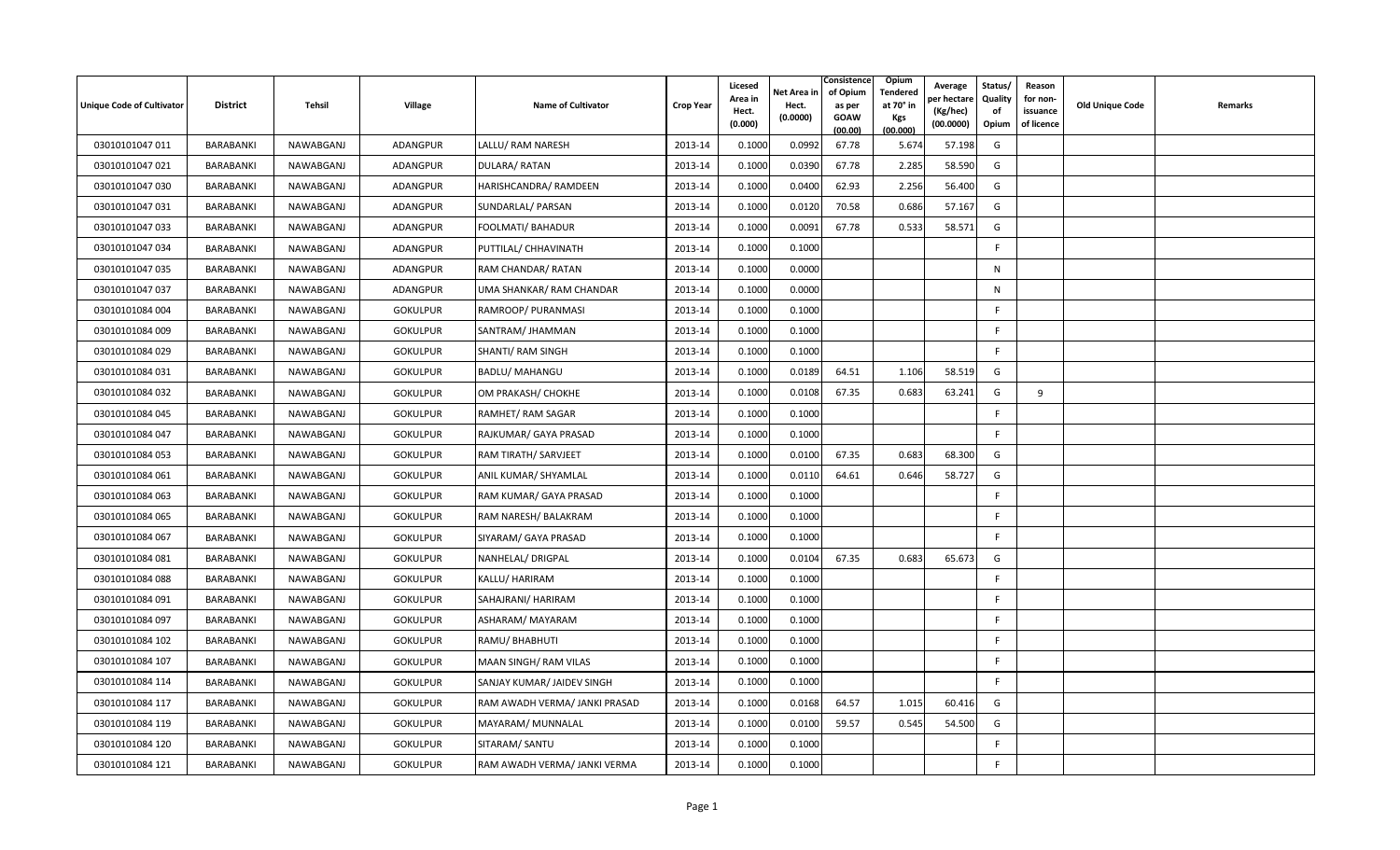| Unique Code of Cultivator | <b>District</b>  | Tehsil    | Village          | <b>Name of Cultivator</b>    | <b>Crop Year</b> | Licesed<br>Area in<br>Hect.<br>(0.000) | Net Area in<br>Hect.<br>(0.0000) | Consistence<br>of Opium<br>as per<br><b>GOAW</b><br>(00.00) | Opium<br>Tendered<br>at 70° in<br>Kgs<br>(00.000) | Average<br>per hectare<br>(Kg/hec)<br>(00.0000) | Status/<br>Quality<br>of<br>Opium | Reason<br>for non-<br>issuance<br>of licence | Old Unique Code | Remarks |
|---------------------------|------------------|-----------|------------------|------------------------------|------------------|----------------------------------------|----------------------------------|-------------------------------------------------------------|---------------------------------------------------|-------------------------------------------------|-----------------------------------|----------------------------------------------|-----------------|---------|
| 03010101099 007           | BARABANKI        | NAWABGANJ | KARIMABAD        | RAM SARAN/ MANOHARLAL        | 2013-14          | 0.1000                                 | 0.0104                           | 65.66                                                       | 0.657                                             | 63.173                                          | G                                 |                                              |                 |         |
| 03010101099 008           | BARABANKI        | NAWABGANJ | KARIMABAD        | RAM HARAKH/ LAL BAHADUR      | 2013-14          | 0.1000                                 | 0.0101                           | 67.53                                                       | 0.733                                             | 72.574                                          | G                                 |                                              |                 |         |
| 03010101099 017           | BARABANKI        | NAWABGANJ | KARIMABAD        | JAGDEISH/ RAM AASRE          | 2013-14          | 0.1000                                 | 0.1000                           |                                                             |                                                   |                                                 | F.                                |                                              |                 |         |
| 03010101099 025           | BARABANKI        | NAWABGANJ | KARIMABAD        | RAMNARESH/ DULARE            | 2013-14          | 0.1000                                 | 0.1000                           |                                                             |                                                   |                                                 | F                                 |                                              |                 |         |
| 03010101099 028           | BARABANKI        | NAWABGANJ | KARIMABAD        | NANKU PRASAD/ SOHANLAL       | 2013-14          | 0.1000                                 | 0.1000                           |                                                             |                                                   |                                                 | F                                 |                                              |                 |         |
| 03010101099 034           | BARABANKI        | NAWABGANJ | KARIMABAD        | SURENDRA BAHADUR/ DULARE     | 2013-14          | 0.1000                                 | 0.0278                           | 74.11                                                       | 1.959                                             | 70.468                                          | G                                 |                                              |                 |         |
| 03010101099 036           | BARABANKI        | NAWABGANJ | KARIMABAD        | MAYARAM/ PURNMASI            | 2013-14          | 0.1000                                 | 0.0105                           | 62.93                                                       | 0.602                                             | 57.333                                          | G                                 |                                              |                 |         |
| 03010101099 046           | BARABANKI        | NAWABGANJ | KARIMABAD        | VANSHRAJ/ PUTTILAL           | 2013-14          | 0.1000                                 | 0.1000                           |                                                             |                                                   |                                                 | F.                                |                                              |                 |         |
| 03010101099 055           | BARABANKI        | NAWABGANJ | KARIMABAD        | VIMLA DEVI/ KAILASH          | 2013-14          | 0.1000                                 | 0.1000                           |                                                             |                                                   |                                                 | F                                 |                                              |                 |         |
| 03010101099 056           | BARABANKI        | NAWABGANJ | KARIMABAD        | PUSHPA DEVI/ RAJENDRA PRASAD | 2013-14          | 0.1000                                 | 0.1000                           |                                                             |                                                   |                                                 | F                                 |                                              |                 |         |
| 03010101099 057           | BARABANKI        | NAWABGANJ | KARIMABAD        | RAMFER/ GURUDAYAL            | 2013-14          | 0.1000                                 | 0.1000                           |                                                             |                                                   |                                                 | F.                                |                                              |                 |         |
| 03010101099 063           | BARABANKI        | NAWABGANJ | KARIMABAD        | RAMHET/ SHRI KRISHAN         | 2013-14          | 0.1000                                 | 0.0207                           | 67.23                                                       | 1.172                                             | 56.618                                          | G                                 |                                              |                 |         |
| 03010101099 071           | BARABANKI        | NAWABGANJ | KARIMABAD        | RAM ADHAR/ DURGA             | 2013-14          | 0.1500                                 | 0.1500                           |                                                             |                                                   |                                                 | F                                 |                                              |                 |         |
| 03010101099 155           | BARABANKI        | NAWABGANJ | KARIMABAD        | RAM KAILASH/ RAM MANOHAR     | 2013-14          | 0.1000                                 | 0.0080                           | 67.61                                                       | 0.502                                             | 62.750                                          | G                                 |                                              |                 |         |
| 03010101099 159           | BARABANKI        | NAWABGANJ | KARIMABAD        | PARWATI/ NAND KISHORE        | 2013-14          | 0.1000                                 | 0.1000                           |                                                             |                                                   |                                                 | F.                                |                                              |                 |         |
| 03010101099 165           | BARABANKI        | NAWABGANJ | KARIMABAD        | CHANDRESH SINGH/ LAL BAHADUR | 2013-14          | 0.1000                                 | 0.0104                           | 67.53                                                       | 0.714                                             | 68.654                                          | G                                 |                                              |                 |         |
| 03010101099 167           | BARABANKI        | NAWABGANJ | KARIMABAD        | RAM KUMAR/ SHRI KISHAN       | 2013-14          | 0.1000                                 | 0.1000                           |                                                             |                                                   |                                                 | F                                 |                                              |                 |         |
| 03010101099 170           | BARABANKI        | NAWABGANJ | KARIMABAD        | OM PRAKASH/ BABURAM          | 2013-14          | 0.1000                                 | 0.1000                           |                                                             |                                                   |                                                 | $\mathsf{F}$                      |                                              |                 |         |
| 03010101099 192           | BARABANKI        | NAWABGANJ | KARIMABAD        | SURYALAL/ PYARELAL           | 2013-14          | 0.1000                                 | 0.0252                           | 64.51                                                       | 1.345                                             | 53.373                                          | G                                 |                                              |                 |         |
| 03010101099 194           | BARABANKI        | NAWABGANJ | <b>KARIMABAD</b> | PREMAWATI/ HANUMAN           | 2013-14          | 0.1000                                 | 0.0110                           | 53.64                                                       | 0.391                                             | 35.545                                          | G                                 | $\overline{4}$                               |                 |         |
| 03010101099 195           | BARABANKI        | NAWABGANJ | KARIMABAD        | PARIDEEN/ DHODE              | 2013-14          | 0.1000                                 | 0.1000                           |                                                             |                                                   |                                                 | F.                                |                                              |                 |         |
| 03010101099 200           | BARABANKI        | NAWABGANJ | KARIMABAD        | VASUDEV/ SARVJEET            | 2013-14          | 0.1000                                 | 0.1000                           |                                                             |                                                   |                                                 | F.                                |                                              |                 |         |
| 03010101099 208           | BARABANKI        | NAWABGANJ | KARIMABAD        | SHAILENDRA KUMAR/ GURUDAYAL  | 2013-14          | 0.1000                                 | 0.1000                           |                                                             |                                                   |                                                 | F                                 |                                              |                 |         |
| 03010101099 222           | BARABANKI        | NAWABGANJ | KARIMABAD        | NAREDRA KUMAR/ SHATROHANLAL  | 2013-14          | 0.1000                                 | 0.0200                           | 67.53                                                       | 1.322                                             | 66.100                                          | G                                 |                                              |                 |         |
| 03010101099 223           | BARABANKI        | NAWABGANJ | KARIMABAD        | RAJ KISHORE/ CHHEDALAL       | 2013-14          | 0.1000                                 | 0.1000                           |                                                             |                                                   |                                                 | F                                 |                                              |                 |         |
| 03010101099 235           | BARABANKI        | NAWABGANJ | KARIMABAD        | RAMLAL/ MAHABALI             | 2013-14          | 0.1000                                 | 0.1000                           |                                                             |                                                   |                                                 | F                                 |                                              |                 |         |
| 03010101099 238           | <b>BARABANKI</b> | NAWABGANJ | KARIMABAD        | SANJAY KUMAR/ BABULAL        | 2013-14          | 0.1000                                 | 0.1000                           |                                                             |                                                   |                                                 | E                                 |                                              |                 |         |
| 03010101099 240           | BARABANKI        | NAWABGANJ | KARIMABAD        | MUNNA TIWARI/ BABULAL        | 2013-14          | 0.1500                                 | 0.1500                           |                                                             |                                                   |                                                 | F                                 |                                              |                 |         |
| 03010101099 242           | BARABANKI        | NAWABGANJ | <b>KARIMABAD</b> | AJAY KUMAR/ SHATROHANLAL     | 2013-14          | 0.1000                                 | 0.1000                           |                                                             |                                                   |                                                 | F                                 |                                              |                 |         |
| 03010101099 250           | BARABANKI        | NAWABGANJ | KARIMABAD        | PUTTULAL/ SOHANLAL           | 2013-14          | 0.1000                                 | 0.1000                           |                                                             |                                                   |                                                 | F                                 |                                              |                 |         |
| 03010101099 258           | BARABANKI        | NAWABGANJ | KARIMABAD        | SANTRAM/BADRI NARAYAN        | 2013-14          | 0.1000                                 | 0.0120                           | 65.66                                                       | 0.675                                             | 56.250                                          | G                                 |                                              |                 |         |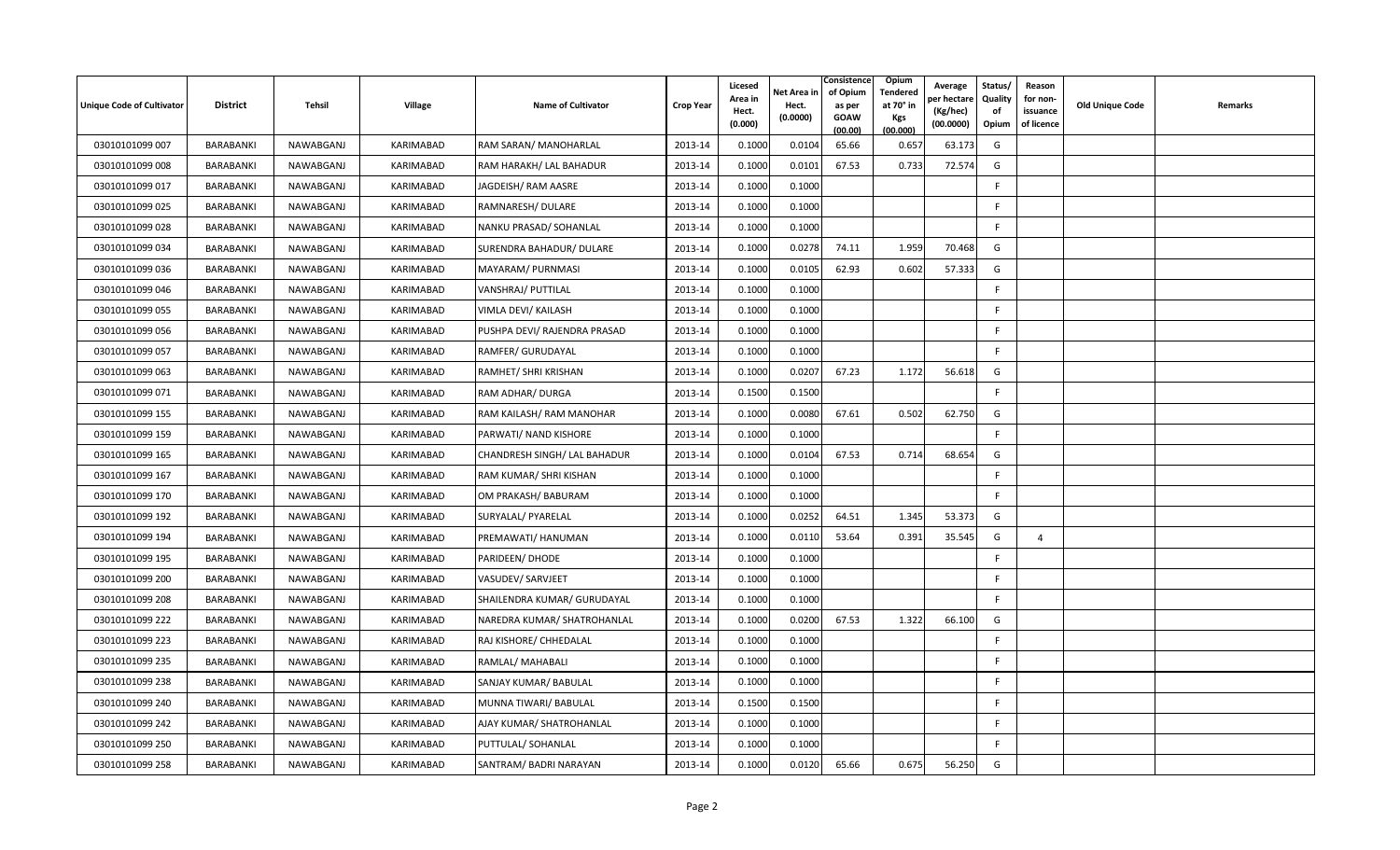| Unique Code of Cultivator | <b>District</b>  | Tehsil    | Village        | <b>Name of Cultivator</b>       | <b>Crop Year</b> | Licesed<br>Area in<br>Hect.<br>(0.000) | Net Area in<br>Hect.<br>(0.0000) | Consistence<br>of Opium<br>as per<br>GOAW<br>(00.00) | Opium<br>Tendered<br>at 70° in<br>Kgs<br>(00.000) | Average<br>per hectare<br>(Kg/hec)<br>(00.0000) | Status/<br>Quality<br>of<br>Opium | Reason<br>for non-<br>issuance<br>of licence | Old Unique Code | Remarks |
|---------------------------|------------------|-----------|----------------|---------------------------------|------------------|----------------------------------------|----------------------------------|------------------------------------------------------|---------------------------------------------------|-------------------------------------------------|-----------------------------------|----------------------------------------------|-----------------|---------|
| 03010101099 259           | BARABANKI        | NAWABGANJ | KARIMABAD      | MAAN SINGH/ DURGA PRASAD        | 2013-14          | 0.1000                                 | 0.0544                           | 64.51                                                | 3.170                                             | 58.272                                          | G                                 |                                              |                 |         |
| 03010101099 260           | BARABANKI        | NAWABGANJ | KARIMABAD      | SAHAJRAM/ BADRI NARAYAN         | 2013-14          | 0.1000                                 | 0.0238                           | 65.59                                                | 1.293                                             | 54.328                                          | G                                 |                                              |                 |         |
| 03010101099 261           | BARABANKI        | NAWABGANJ | KARIMABAD      | RAM KUMAR/ BADRI NARAYAN        | 2013-14          | 0.1000                                 | 0.1000                           |                                                      |                                                   |                                                 | F                                 |                                              |                 |         |
| 03010101099 262           | BARABANKI        | NAWABGANJ | KARIMABAD      | <b>DULARA/ CHHOTELAL</b>        | 2013-14          | 0.1000                                 | 0.0105                           | 56.71                                                | 0.468                                             | 46.286                                          | G                                 | $\overline{4}$                               |                 |         |
| 03010101099 263           | BARABANKI        | NAWABGANJ | KARIMABAD      | AMAR SINGH/ GURUSARAN           | 2013-14          | 0.1000                                 | 0.0135                           | 67.56                                                | 0.859                                             | 63.630                                          | G                                 |                                              |                 |         |
| 03010101099 264           | BARABANKI        | NAWABGANJ | KARIMABAD      | HANSRAJ/RAM MANOHAR             | 2013-14          | 0.1000                                 | 0.0720                           | 64.86                                                | 3.919                                             | 54.430                                          | G                                 |                                              |                 |         |
| 03010101099 265           | BARABANKI        | NAWABGANJ | KARIMABAD      | <b>GURGI DEVI/ GURUDEEN</b>     | 2013-14          | 0.1000                                 | 0.0114                           | 68.22                                                | 0.750                                             | 65.789                                          | G                                 |                                              |                 |         |
| 03010101099 266           | BARABANKI        | NAWABGANJ | KARIMABAD      | <b>BHOLA SINGH/ LAL BAHADUR</b> | 2013-14          | 0.1000                                 | 0.0084                           | 64.86                                                | 0.556                                             | 66.190                                          | G                                 |                                              |                 |         |
| 03010101099 267           | BARABANKI        | NAWABGANJ | KARIMABAD      | MOOLCHANDRA/ RAMFAL             | 2013-14          | 0.1000                                 | 0.0300                           | 64.86                                                | 1.696                                             | 56.533                                          | G                                 |                                              |                 |         |
| 03010101099 268           | <b>BARABANKI</b> | NAWABGANJ | KARIMABAD      | RAM MILAN/ SHRI KISHAN          | 2013-14          | 0.1000                                 | 0.0210                           | 68.22                                                | 1.218                                             | 58.000                                          | G                                 |                                              |                 |         |
| 03010101099 269           | BARABANKI        | NAWABGANJ | KARIMABAD      | RAM LAKHAN/ LAL BAHADUR         | 2013-14          | 0.1500                                 | 0.1500                           |                                                      |                                                   |                                                 | F                                 |                                              |                 |         |
| 03010101099 270           | BARABANKI        | NAWABGANJ | KARIMABAD      | RAM SAJIWAN/ NANHELAL           | 2013-14          | 0.1000                                 | 0.0128                           | 65.66                                                | 0.807                                             | 63.047                                          | G                                 |                                              |                 |         |
| 03010101099 271           | BARABANKI        | NAWABGANJ | KARIMABAD      | SHRI KRISHN/ SARJU              | 2013-14          | 0.1000                                 | 0.0140                           | 68.22                                                | 0.838                                             | 59.857                                          | G                                 |                                              |                 |         |
| 03010101099 272           | BARABANKI        | NAWABGANJ | KARIMABAD      | RAM KHELAWAN/ PURANMASI         | 2013-14          | 0.1000                                 | 0.1000                           |                                                      |                                                   |                                                 | F.                                |                                              |                 |         |
| 03010101099 273           | BARABANKI        | NAWABGANJ | KARIMABAD      | SIYARAM/ BUDDHU                 | 2013-14          | 0.1000                                 | 0.1000                           |                                                      |                                                   |                                                 | F.                                |                                              |                 |         |
| 03010101099 274           | BARABANKI        | NAWABGANJ | KARIMABAD      | RAMFER/ GURUDAYAL               | 2013-14          | 0.1000                                 | 0.0115                           | 73.21                                                | 0.711                                             | 61.826                                          | G                                 |                                              |                 |         |
| 03010101099 275           | BARABANKI        | NAWABGANJ | KARIMABAD      | CHANDRA KUWAR/ RAMFER           | 2013-14          | 0.1000                                 | 0.0132                           | 71.75                                                | 0.933                                             | 70.682                                          | G                                 |                                              |                 |         |
| 03010101099 276           | BARABANKI        | NAWABGANJ | KARIMABAD      | KAILASHA/ JAGANNATH             | 2013-14          | 0.1000                                 | 0.1000                           |                                                      |                                                   |                                                 | F                                 |                                              |                 |         |
| 03010101138 001           | BARABANKI        | NAWABGANJ | PEERPUR        | GAYA PRASAD/ RAM SEWAK          | 2013-14          | 0.1000                                 | 0.1000                           |                                                      |                                                   |                                                 | F                                 |                                              |                 |         |
| 03010101138 030           | BARABANKI        | NAWABGANJ | PEERPUR        | JAISIRAM/RAMPAL                 | 2013-14          | 0.1000                                 | 0.1000                           |                                                      |                                                   |                                                 | F                                 |                                              |                 |         |
| 03010101138053            | BARABANKI        | NAWABGANJ | <b>PEERPUR</b> | <b>BABULAL/ RAMNATH</b>         | 2013-14          | 0.1000                                 | 0.1000                           |                                                      |                                                   |                                                 | F                                 |                                              |                 |         |
| 03010101138080            | BARABANKI        | NAWABGANJ | PEERPUR        | KESHNA/ SEMURI                  | 2013-14          | 0.1000                                 | 0.1000                           |                                                      |                                                   |                                                 | F.                                |                                              |                 |         |
| 03010101138 108           | BARABANKI        | NAWABGANJ | <b>PEERPUR</b> | RAM SWAROOP/ BALDEV             | 2013-14          | 0.1000                                 | 0.1000                           |                                                      |                                                   |                                                 | F                                 |                                              |                 |         |
| 03010101138 111           | BARABANKI        | NAWABGANJ | PEERPUR        | JAGANNATH/ ORILAL               | 2013-14          | 0.1000                                 | 0.1000                           |                                                      |                                                   |                                                 | F                                 |                                              |                 |         |
| 03010101138 128           | BARABANKI        | NAWABGANJ | PEERPUR        | SHATROHAN SINGH/ PYARELAL       | 2013-14          | 0.1000                                 | 0.1000                           |                                                      |                                                   |                                                 | F.                                |                                              |                 |         |
| 03010101138 172           | BARABANKI        | NAWABGANJ | PEERPUR        | SHIVSHNKAR/ SOHANLAL            | 2013-14          | 0.1500                                 | 0.1500                           |                                                      |                                                   |                                                 | F                                 |                                              |                 |         |
| 03010101138 179           | BARABANKI        | NAWABGANJ | PEERPUR        | LAL BAHADUR/ RAM ADHAR          | 2013-14          | 0.1500                                 | 0.1500                           |                                                      |                                                   |                                                 | F                                 |                                              |                 |         |
| 03010101138 181           | BARABANKI        | NAWABGANJ | <b>PEERPUR</b> | KULDEEP SINGH/ JAIPAL           | 2013-14          | 0.1000                                 | 0.0115                           | 68.30                                                | 0.820                                             | 71.304                                          | G                                 |                                              |                 |         |
| 03010101138 193           | BARABANKI        | NAWABGANJ | <b>PEERPUR</b> | JOGELAL/ KESHAWRAM              | 2013-14          | 0.1000                                 | 0.1000                           |                                                      |                                                   |                                                 | F                                 |                                              |                 |         |
| 03010101138 208           | <b>BARABANKI</b> | NAWABGANJ | PEERPUR        | CHHEDALAL/ ESHWARDEEN           | 2013-14          | 0.1000                                 | 0.1000                           |                                                      |                                                   |                                                 | F                                 |                                              |                 |         |
| 03010101138 235           | BARABANKI        | NAWABGANJ | PEERPUR        | HARIRAM/ BHULLU                 | 2013-14          | 0.1000                                 | 0.0100                           | 62.93                                                | 0.683                                             | 68.300                                          | G                                 |                                              |                 |         |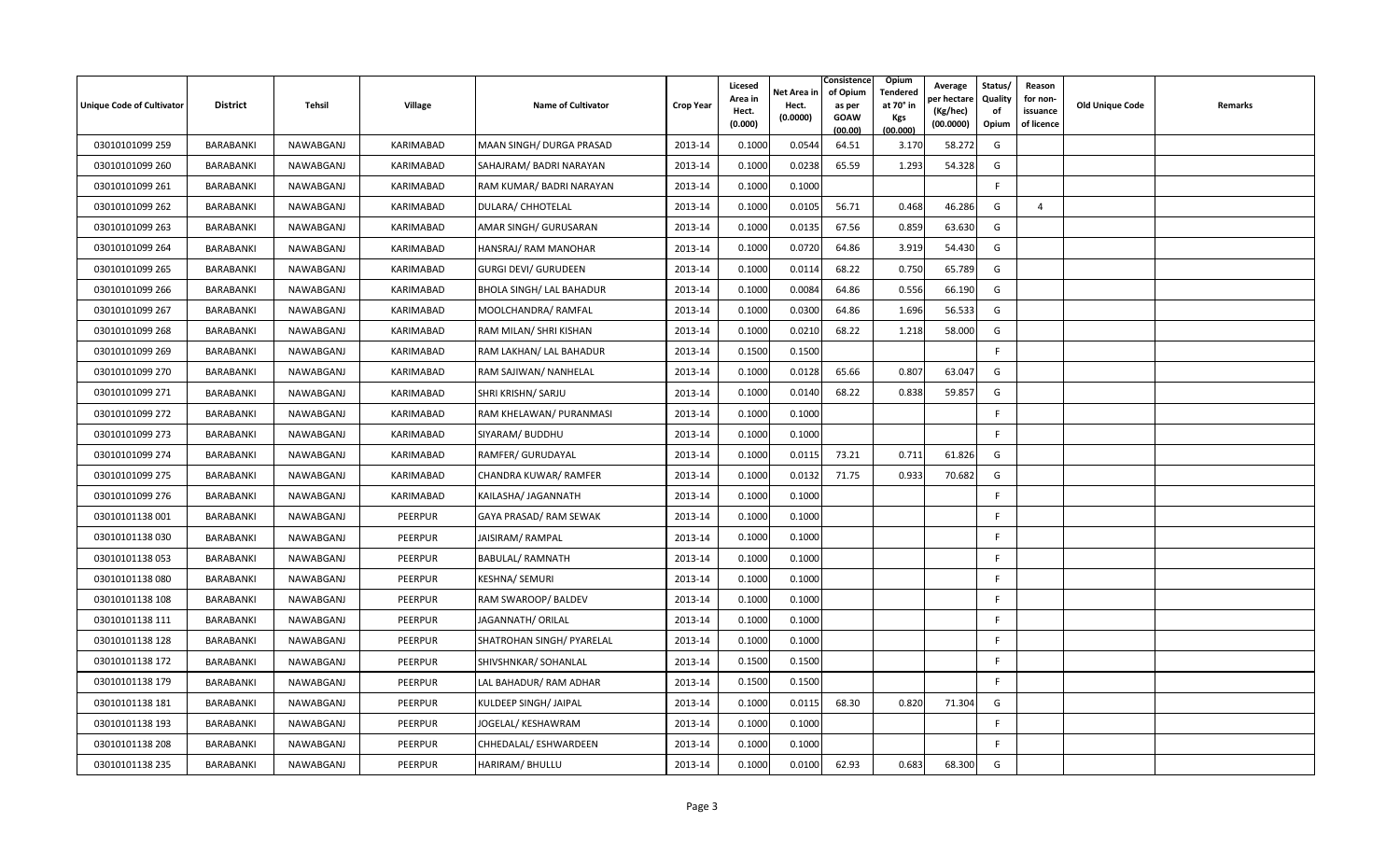| Unique Code of Cultivator | <b>District</b>  | Tehsil          | Village          | <b>Name of Cultivator</b>     | <b>Crop Year</b> | Licesed<br>Area in<br>Hect.<br>(0.000) | Net Area in<br>Hect.<br>(0.0000) | Consistence<br>of Opium<br>as per<br>GOAW<br>(00.00) | Opium<br>Tendered<br>at 70° in<br>Kgs<br>(00.000) | Average<br>oer hectare<br>(Kg/hec)<br>(00.0000) | Status/<br>Quality<br>of<br>Opium | Reason<br>for non-<br>issuance<br>of licence | Old Unique Code | Remarks |
|---------------------------|------------------|-----------------|------------------|-------------------------------|------------------|----------------------------------------|----------------------------------|------------------------------------------------------|---------------------------------------------------|-------------------------------------------------|-----------------------------------|----------------------------------------------|-----------------|---------|
| 03010101138 248           | <b>BARABANKI</b> | NAWABGANJ       | PEERPUR          | KAUSHAL KISHORE/ RAM ADHAR    | 2013-14          | 0.1000                                 | 0.1000                           |                                                      |                                                   |                                                 | F                                 |                                              |                 |         |
| 03010411030 001           | <b>BADAUN</b>    | <b>BADAUN</b>   | MOGAR KI GOTIA   | SONWATI/ RAM PRAKASH          | 2013-14          | 0.1500                                 | 0.1500                           |                                                      |                                                   |                                                 | F                                 |                                              |                 |         |
| 03010411030 003           | <b>BADAUN</b>    | <b>BADAUN</b>   | MOGAR KI GOTIA   | NATTHULAL/ NANDRAM            | 2013-14          | 0.1000                                 | 0.0137                           | 69.34                                                | 0.901                                             | 65.766                                          | G                                 |                                              |                 |         |
| 03010411030 005           | <b>BADAUN</b>    | <b>BADAUN</b>   | MOGAR KI GOTIA   | HAKIM SINGH/KARN SINGH        | 2013-14          | 0.1000                                 | 0.1000                           |                                                      |                                                   |                                                 | F.                                |                                              |                 |         |
| 03010411030 023           | BADAUN           | <b>BADAUN</b>   | MOGAR KI GOTIA   | SURJAN SINGH/ NANDRAM         | 2013-14          | 0.1000                                 | 0.1000                           |                                                      |                                                   |                                                 | F.                                |                                              |                 |         |
| 03010411030 027           | BADAUN           | <b>BADAUN</b>   | MOGAR KI GOTIA   | PURANLA/ SHRIRAM              | 2013-14          | 0.1000                                 | 0.1000                           |                                                      |                                                   |                                                 | F                                 |                                              |                 |         |
| 03010411030 028           | BADAUN           | <b>BADAUN</b>   | MOGAR KI GOTIA   | HARIPAL/ NATTHULAL            | 2013-14          | 0.1000                                 | 0.0117                           | 67.56                                                | 0.791                                             | 67.607                                          | G                                 |                                              |                 |         |
| 03010411030 033           | <b>BADAUN</b>    | <b>BADAUN</b>   | MOGAR KI GOTIA   | <b>BHEEMSEN/ NATTHULAL</b>    | 2013-14          | 0.1000                                 | 0.0104                           | 68.78                                                | 0.698                                             | 67.115                                          | G                                 |                                              |                 |         |
| 03010411030 036           | <b>BADAUN</b>    | <b>BADAUN</b>   | MOGAR KI GOTIA   | JALIM SINGH/ PRANSUKH         | 2013-14          | 0.1000                                 | 0.0141                           | 66.12                                                | 1.001                                             | 70.993                                          | G                                 |                                              |                 |         |
| 03010411030 043           | <b>BADAUN</b>    | <b>BADAUN</b>   | MOGAR KI GOTIA   | GHANENDRA SINGH/ DULAR SINGH  | 2013-14          | 0.1000                                 | 0.1000                           |                                                      |                                                   |                                                 | F.                                |                                              |                 |         |
| 03010411030049            | BADAUN           | <b>BADAUN</b>   | MOGAR KI GOTIA   | DEV KUMARI/ CHANDRAPAL        | 2013-14          | 0.1000                                 | 0.1000                           |                                                      |                                                   |                                                 | F                                 |                                              |                 |         |
| 03010411030 055           | <b>BADAUN</b>    | <b>BADAUN</b>   | MOGAR KI GOTIA   | MOHANLAL/ MANGLI              | 2013-14          | 0.1000                                 | 0.1000                           |                                                      |                                                   |                                                 | $\mathsf{F}$                      |                                              |                 |         |
| 03010411030 061           | <b>BADAUN</b>    | <b>BADAUN</b>   | MOGAR KI GOTIA   | RAJARAM/KEHARI                | 2013-14          | 0.1000                                 | 0.0134                           | 65.60                                                | 0.806                                             | 60.149                                          | G                                 |                                              |                 |         |
| 03010411030 067           | <b>BADAUN</b>    | <b>BADAUN</b>   | MOGAR KI GOTIA   | RAM AUTAR/ MEDHAI             | 2013-14          | 0.1000                                 | 0.1000                           |                                                      |                                                   |                                                 | F.                                |                                              |                 |         |
| 03010411030 068           | BADAUN           | <b>BADAUN</b>   | MOGAR KI GOTIA   | <b>GOKARAN/ SHIVCHARAN</b>    | 2013-14          | 0.1000                                 | 0.1000                           |                                                      |                                                   |                                                 | F.                                |                                              |                 |         |
| 03010411030 069           | <b>BADAUN</b>    | <b>BADAUN</b>   | MOGAR KI GOTIA   | GAJENDRA MOHAN/ NARENDRA PAL  | 2013-14          | 0.1000                                 | 0.1000                           |                                                      |                                                   |                                                 | F                                 |                                              |                 |         |
| 03010411030 071           | BADAUN           | <b>BADAUN</b>   | MOGAR KI GOTIA   | NEKRAM/KOMIL                  | 2013-14          | 0.1000                                 | 0.0114                           | 65.60                                                | 0.759                                             | 66.579                                          | G                                 |                                              |                 |         |
| 03010411030 072           | <b>BADAUN</b>    | <b>BADAUN</b>   | MOGAR KI GOTIA   | RAM NIWAS/ MAIKU SINGH        | 2013-14          | 0.1000                                 | 0.0108                           | 65.60                                                | 0.645                                             | 59.907                                          | G                                 |                                              |                 |         |
| 03010411030 073           | BADAUN           | <b>BADAUN</b>   | MOGAR KI GOTIA   | <b>BHAJAN LAL/ HULASI</b>     | 2013-14          | 0.1000                                 | 0.0112                           | 62.93                                                | 0.701                                             | 62.589                                          | G                                 |                                              |                 |         |
| 03010411030 074           | <b>BADAUN</b>    | <b>BADAUN</b>   | MOGAR KI GOTIA   | NAREDRA/ MOHANLAL             | 2013-14          | 0.1000                                 | 0.0102                           | 68.78                                                | 0.668                                             | 65.490                                          | G                                 |                                              |                 |         |
| 03010412007 001           | BADAUN           | DATAGANJ        | <b>BICHALIYA</b> | RAM SARAN/ RAM PAL            | 2013-14          | 0.1000                                 | 0.1000                           |                                                      |                                                   |                                                 | F                                 |                                              |                 |         |
| 03010412007014            | BADAUN           | DATAGANJ        | BICHALIYA        | MANOHAR/ POORAN               | 2013-14          | 0.1000                                 | 0.0100                           | 56.92                                                | 0.610                                             | 61.000                                          | G                                 |                                              |                 |         |
| 03010412007 016           | <b>BADAUN</b>    | <b>DATAGANJ</b> | <b>BICHALIYA</b> | MEGHNATH SHARMA/ RAM MURTILAL | 2013-14          | 0.1000                                 | 0.0672                           | 56.10                                                | 3.647                                             | 54.271                                          | G                                 |                                              |                 |         |
| 03010412007 038           | BADAUN           | DATAGANJ        | BICHALIYA        | SATYENDRA KUMAR/RAMPAL        | 2013-14          | 0.1000                                 | 0.1000                           |                                                      |                                                   |                                                 | F                                 |                                              |                 |         |
| 03010412007 098           | BADAUN           | DATAGANJ        | <b>BICHALIYA</b> | SATEESH CHANDRA/ RAMPAL       | 2013-14          | 0.1000                                 | 0.1000                           |                                                      |                                                   |                                                 | F                                 |                                              |                 |         |
| 03010412007 119           | <b>BADAUN</b>    | DATAGANJ        | BICHALIYA        | <b>BRIJPAL/ HEMRAJ</b>        | 2013-14          | 0.1000                                 | 0.1000                           |                                                      |                                                   |                                                 | F                                 |                                              |                 |         |
| 03010412007 120           | BADAUN           | DATAGANJ        | BICHALIYA        | VIDHYARAM/ SHIVNARAYAN        | 2013-14          | 0.1000                                 | 0.1000                           |                                                      |                                                   |                                                 | F                                 |                                              |                 |         |
| 03010412007 121           | BADAUN           | DATAGANJ        | <b>BICHALIYA</b> | <b>GANGPAL/ BHUPRAM</b>       | 2013-14          | 0.1000                                 | 0.0108                           | 56.10                                                | 0.673                                             | 62.314                                          | G                                 |                                              |                 |         |
| 03010412044 003           | BADAUN           | <b>DATAGANJ</b> | <b>SERHA</b>     | POORAN/CHADDAMI               | 2013-14          | 0.1000                                 | 0.1000                           |                                                      |                                                   |                                                 | F                                 |                                              |                 |         |
| 03010412044 019           | <b>BADAUN</b>    | DATAGANJ        | SERHA            | JOGESHWAR DAYAL/PUTTULAL      | 2013-14          | 0.1000                                 | 0.0102                           | 59.74                                                | 0.580                                             | 56.863                                          | G                                 |                                              |                 |         |
| 03010412044 028           | BADAUN           | <b>DATAGANJ</b> | <b>SERHA</b>     | NAFEES KHAN/MAHMOOD KHAN      | 2013-14          | 0.1000                                 | 0.1000                           |                                                      |                                                   |                                                 | F                                 |                                              |                 |         |